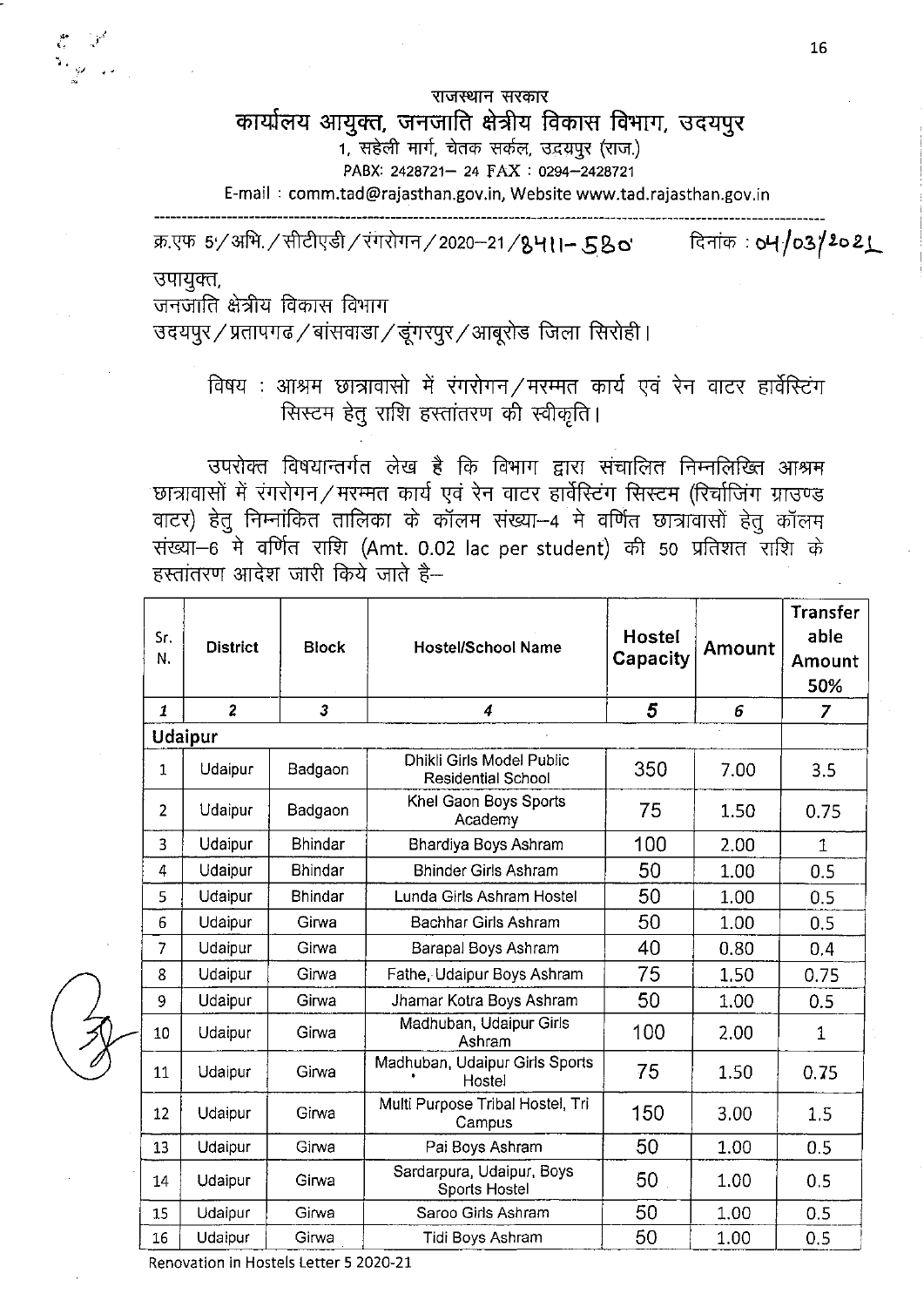## $\cdot$

| 17 | Udaipur | Girwa      | Umarda Girls Ashram                                      | 75  | 1.50 | 0.75         |
|----|---------|------------|----------------------------------------------------------|-----|------|--------------|
| 18 | Udaipur | Gogunda    | Cheetarawas Girls Ashram                                 | 50  | 1.00 | 0.5          |
| 19 | Udaipur | Gogunda    | Chhali Girls Ashram                                      | 50  | 1.00 | 0.5          |
| 20 | Udaipur | Gogunda    | Dadiya, Girls Eklavya Model<br><b>Residential School</b> | 240 | 4.80 | 2.4          |
| 21 | Udaipur | Gogunda    | Peepli Khera Girls Ashram                                | 50  | 1.00 | 0.5          |
| 22 | Udaipur | Gogunda    | Rawachh Boys Ashram                                      | 50  | 1.00 | 0.5          |
| 23 | Udaipur | Gogunda    | Sameeja Boys Ashram                                      | 50  | 1.00 | 0.5          |
| 24 | Udaipur | Jhadol     | Gorana Boys Ashram                                       | 40  | 0.80 | 0.4          |
| 25 | Udaipur | Jhadol     | Jhadol Boys Ashram, Jhadol                               | 100 | 2.00 | 1            |
| 26 | Udaipur | Jhadol     | Ogna Girls Ashram Hostel                                 | 50  | 1.00 | 0.5          |
| 27 | Udaipur | Jhallara   | Bhabarana Boys Ashram                                    | 100 | 2.00 | $\mathbf 1$  |
| 28 | Udaipur | Jhallara   | Jetana Girls Ashram                                      | 75  | 1.50 | 0.75         |
| 29 | Udaipur | Kherwara   | Adiwali Boys Ashram                                      | 40  | 0.80 | 0.4          |
| 30 | Udaipur | Kherwara   | Bawal Wara Boys Ashram                                   | 50  | 1.00 | 0.5          |
| 31 | Udaipur | Kherwara   | Gohawara Girls Ashram                                    | 50  | 1.00 | 0.5          |
| 32 | Udaipur | Kherwara   | Kanbai Girls Ashram                                      | 75  | 1.50 | 0.75         |
| 33 | Udaipur | Kherwara   | Kherwara Boys Eklavya Model<br><b>Residential School</b> | 480 | 9.60 | 4.8          |
| 34 | Udaipur | Kherwara   | Kherwara Boys Sports Hostel                              | 50  | 1.00 | 0.5          |
| 35 | Udaipur | Kherwara   | Kherwara Chhani Girls Ashram                             | 75  | 1.50 | 0.75         |
| 36 | Udaipur | Kherwara   | Sarera Boys Ashram                                       | 25  | 0.50 | 0.25         |
| 37 | Udaipur | Kherwara   | Saroli Girls Ashram                                      | 50  | 1.00 | 0.5          |
| 38 | Udaipur | Kotra      | Bekriya Girls Ashram                                     | 100 | 2.00 | 1            |
| 39 | Udaipur | Kotra      | Kotra Boys Eklavya Model<br><b>Residential School</b>    | 350 | 7.00 | 3.5          |
| 40 | Udaipur | Kotra      | Mahadi Girls Ashram Hostel                               | 50  | 1.00 | 0.5          |
| 41 | Udaipur | Kotra      | Malwa Ka Chora Boys Ashram                               | 95  | 1.90 | 0.95         |
| 42 | Udaipur | Kotra      | Mamer Boys Ashram                                        | 100 | 2.00 | 1            |
| 43 | Udaipur | Kurabad    | Bambora Boys Ashram                                      | 50  | 1.00 | 0.5          |
| 44 | Udaipur | Lasadiya   | Kali Bheet Boys Ashram                                   | 50  | 1.00 | 0.5          |
| 45 | Udaipur | Lasadiya   | Lasadiya Boys Ashram                                     | 105 | 2.10 | 1.05         |
| 46 | Udaipur | Lasadiya   | Lasadiya Girls Ashram                                    | 75  | 1.50 | 0.75         |
| 47 | Udaipur | Rishabhdev | Kalyanpur Boys Ashram                                    | 40  | 0.80 | 0.4          |
| 48 | Udaipur | Rishabhdev | Kojawara Boys Ashram                                     | 50  | 1.00 | 0.5          |
| 49 | Udaipur | Rishabhdev | Rishabhdev Girls Ashram                                  | 100 | 2.00 | $\mathbf{1}$ |
| 50 | Udaipur | Rishabhdev | Sagwara Girls Ashram                                     | 75  | 1.50 | 0.75         |
| 51 | Udaipur | Salumbar   | Gamada - Pal Girls Ashram                                | 50  | 1.00 | 0.5          |
| 52 | Udaipur | Salumbar   | Gingla Girls Ashram                                      | 50  | 1.00 | 0.5          |
| 53 | Udaipur | Salumbar   | Govt Tribal Residential Girls<br>Sr.Sec.School Salumber  | 350 | 7.00 | 3.5          |
| 54 | Udaipur | Salumbar   | Itali-Khera Boys Ashram                                  | 50  | 1.00 | 0.5          |
| 55 | Udaipur | Salumbar   | Karawali Boys Ashram                                     | 50  | 1.00 | 0.5          |
| 56 | Udaipur | Salumbar   | Dal Salumbar Girls Ashram                                | 100 | 2.00 | 1            |
| 57 | Udaipur | Sarada     | Adwas Girls Ashram                                       | 75  | 1.50 | 0.75         |
| 58 | Udaipur | Sarada     | Chawand Girls Ashram                                     | 75  | 1.50 | 0.75         |

ψś.

Renovation in Hostels Letter 5 2020-21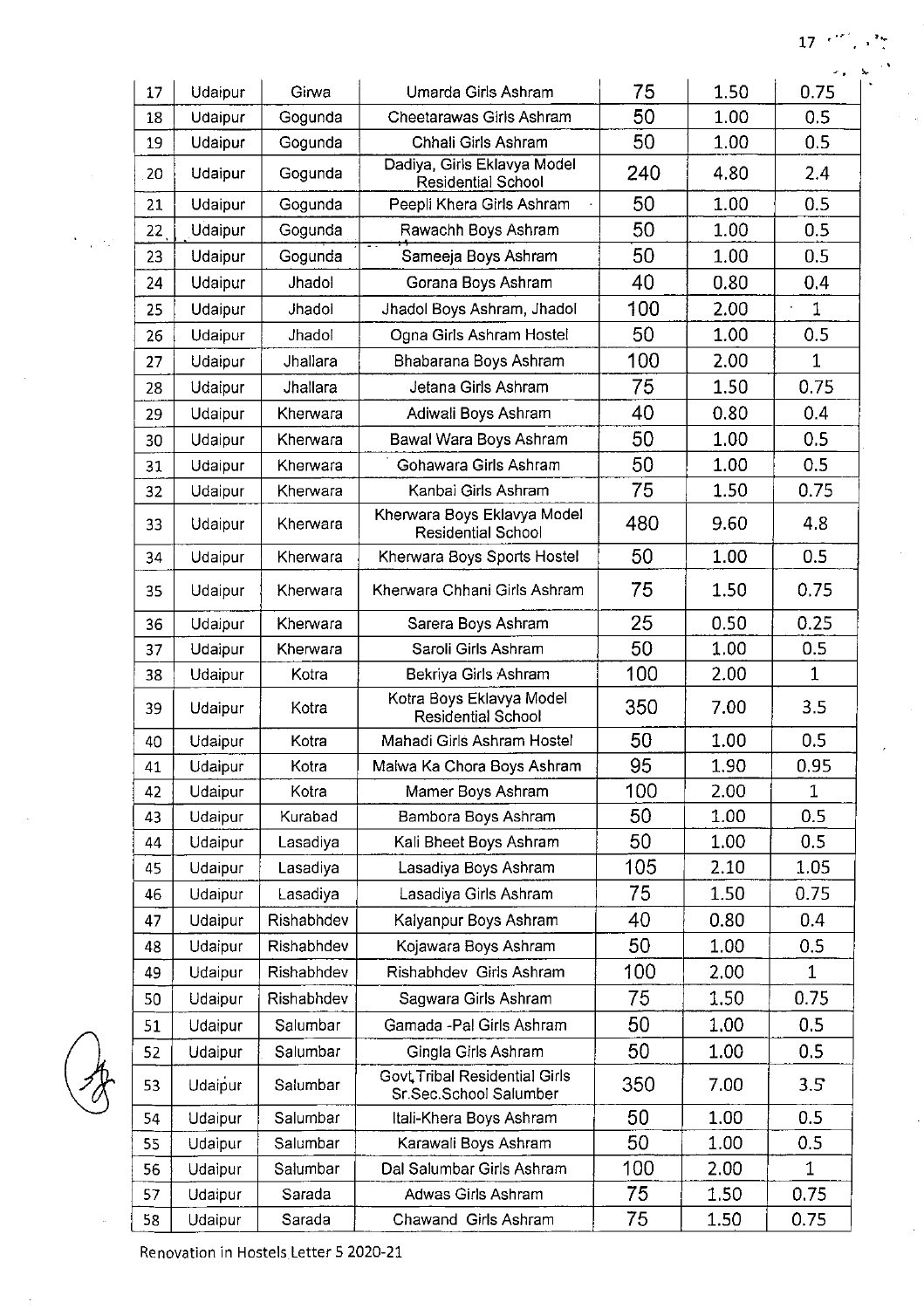| 59           | Udaipur   | Sarada            | Jhadol Boys Ashram                                                          | 50   | 1.00   | 0.5          |
|--------------|-----------|-------------------|-----------------------------------------------------------------------------|------|--------|--------------|
| 60           | Udaipur   | Sarada            | Kejar Boys Ashram                                                           | 50   | 1.00   | 0.5          |
| 61           | Udaipur   | Sarada            | Parsad Boys Ashram                                                          | 75   | 1.50   | 0.75         |
| 62           | Udaipur   | Sarada            | Sarada Boys Ashram                                                          | 50   | 1.00   | 0.5          |
| 63           | Udaipur   | Sarada            | Sarada Girls Ashram                                                         | 50   | 1.00   | 0.5          |
| 64           | Udaipur   | Semari            | Bhoraipal Boys Ashram                                                       | 50   | 1.00   | 0.5          |
| 65           | Udaipur   | Semari            | Semari Girls Ashram                                                         | 100  | 2.00   | $\mathbf{1}$ |
| 66           | Udaipur   | Semari            | <b>Tokar Boys Ashram</b>                                                    | 50   | 1.00   | 0.5          |
|              |           |                   | Total                                                                       | 5705 | 114.10 | 57.05        |
|              | Dungarpur |                   |                                                                             |      |        |              |
| $\mathbf{1}$ | Dungarpur | Aspur             | Dewla Girls Ashram                                                          | 50   | 1.00   | 0.5          |
| 2            | Dungarpur | Aspur             | Ramgarh Boys Ashram                                                         | 75   | 1.50   | 0.75         |
| 3            | Dungarpur | <b>Bichhiwara</b> | Bichhiwara Boys Ashram                                                      | 100  | 2.00   | 1            |
| 4            | Dungarpur | <b>Bichhiwara</b> | Chundawara Boys Aashram                                                     | 125  | 2.50   | 1.25         |
| 5            | Dungarpur | Bichhiwara        | Gamri Ahara Boys Ashram                                                     | 75   | 1.50   | 0.75         |
| 6            | Dungarpur | Bichhiwara        | Mewara Girls Ashram                                                         | 50   | 1.00   | 0.5          |
| 7            | Dungarpur | Chikhli           | Cheekhli Girls Ashram                                                       | 100  | 2.00   | 1            |
| 8            | Dungarpur | Dovra             | Faloj Girls Ashram                                                          | 50   | 1.00   | 0.5          |
| 9            | Dungarpur | Dovra             | Kanhari Chak - A Boys Ashram                                                | 75   | 1.50   | 0.75         |
| 10           | Dungarpur | Dovra             | Punali Girls Sports Academy                                                 | 50   | 1.00   | 0.5          |
| 11           | Dungarpur | Dovra             | Raghunath Pura Boys Ashram                                                  | 100  | 2.00   | $\mathbf{1}$ |
| 12           | Dungarpur | Dungarpur         | Devalpal Boys Ashram                                                        | 50   | 1.00   | 0.5          |
| 13           | Dungarpur | Dungarpur         | Dungarpur Boys Pratibhawan<br>Hostel                                        | 100  | 2.00   | $\mathbf 1$  |
| 14           | Dungarpur | Dungarpur         | Dungarpur Girls College<br>Hostel                                           | 100  | 2.00   | $\mathbf{1}$ |
| 15           | Dungarpur | Dungarpur         | Mada Boys Ashram                                                            | 130  | 2.60   | 1:3          |
| 16           | Dungarpur | Dungarpur         | Multipurpose Girls Dungarpur                                                | 100  | 2.00   | $\mathbf{1}$ |
| 17           | Dungarpur | Dungarpur         | Sati Rampur Girls Ashram                                                    | 75   | 1.50   | 0.75         |
| 18           | Dungarpur | Dungarpur         | <b>Surpur Boys Model Public</b><br>Residential School                       | 350  | 7.00   | 3.5          |
| 19           | Dungarpur | Dungarpur         | <b>Tijwad Boys Sports Hostel</b>                                            | 75   | 1.50   | 0.75         |
| 20           | Dungarpur | Galiyakot         | Cheentri Girls Ashram                                                       | 50   | 1.00   | 0.5          |
| 21           | Dungarpur | Jhothari          | Gandwa Pal Boys Ashram                                                      | 75   | 1.50   | 0.75         |
| 22           | Dungarpur | Jhothari          | Surata Boys Ashram                                                          | 100  | 2.00   | 1            |
| 23           | Dungarpur | Sabla             | Nithauwa Boys Ashram                                                        | 50   | 1.00   | 0.5          |
| 24           | Dungarpur | Sabla             | Pachlasa Chhota Boys<br>Ashram                                              | 50   | 1.00   | 0.5          |
| 25           | Dungarpur | Sabla             | Pal Nithauwa Girls Ashram                                                   | 75   | 1.50   | 0.75         |
| 26           | Dungarpur | Sabla             | Parda Chundawat Girls<br>Eklavya Model Residential<br>School (old building) | 240  | 4.80   | 2,4          |
| 27           | Dungarpur | Sabla             | Reenchha Boys Ashram                                                        | 125  | 2.50   | 1 2 5        |
| 28           | Dungarpur | Sagwara           | Padardi Bari Girls Ashram                                                   | 50   | 1.00   | 0.5          |
| 29           | Dungarpur | Sagwara           | Sagwara Girls Residential<br>School                                         | 210  | 4.20   | 2.1          |
| 30           | Dungarpur | Simalwara         | Bansiya Girls Ashram                                                        | 75   | 1.50   | 0.75         |
| 31           | Dungarpur | Simalwara         | Peeth Boys Ashram                                                           | 75   | 1.50   | 0.75         |

 $\sim$ 

 $\overline{a}$ 

Renovation in Hostels Letter 5 2020-21

 $\hat{\boldsymbol{\beta}}$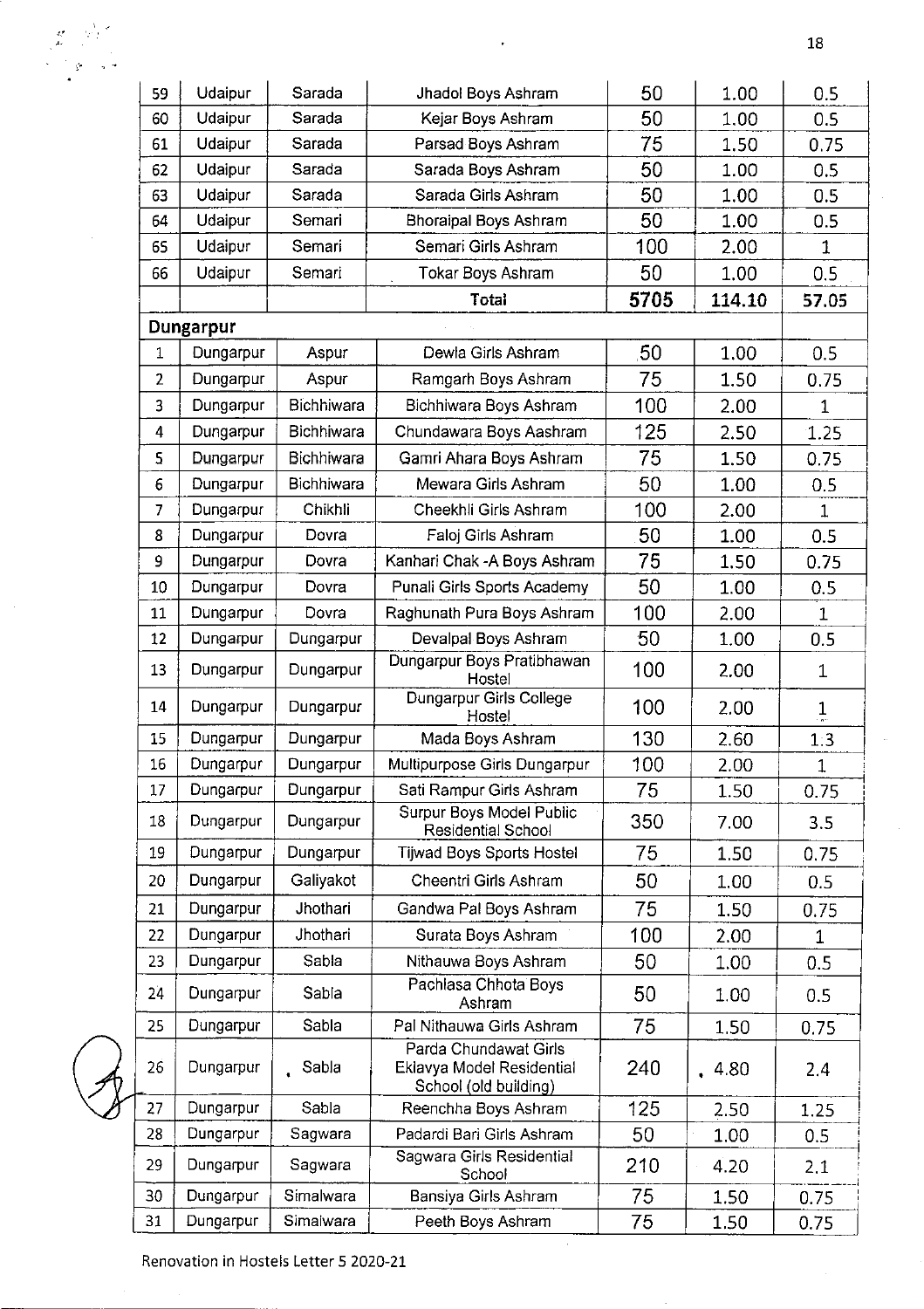$\pmb{\gamma}_i$ 

|    |                 |               |                                                        |      |       | $\bullet$ .  |
|----|-----------------|---------------|--------------------------------------------------------|------|-------|--------------|
| 32 | Dungarpur       | Simalwara     | Sarthoona Girls Ashram                                 | 50   | 1.00  | 0.5          |
| 33 | Dungarpur       | Simalwara     | Seemalwara Ct Girls Ashram                             | 100  | 2.00  | 1            |
| 34 | Dungarpur       | Simalwara     | Simalwara Boys Eklavya<br>Model Residential School     | 480  | 9.60  | 4.8          |
|    |                 |               | Total                                                  | 3635 | 72.70 | 36.35        |
|    | <b>Banswara</b> |               |                                                        |      |       |              |
| 1  | Banswara        | Anandpuri     | Anandpuri Girls Ashram                                 | 100  | 2.00  | $\mathbf{1}$ |
| 2  | Banswara        | Anandpuri     | Pandola Boys Girls Eklavya<br>Model Residential School | 430  | 8.60  | 4.3          |
| 3  | Banswara        | Anandpuri     | Sundrao, Boys Eklavya Model<br>Residential School      | 250  | 5.00  | 2.5          |
| 4  | Banswara        | Anandpuri     | Tamtiya Girls Ashram                                   | 50   | 1.00  | 0.5          |
| 5  | Banswara        | Anandpuri     | Udaipura Bara Girls Ashram                             | 50   | 1.00  | 0.5          |
| 6  | Banswara        | Arthoona      | Jolana Girls Ashram                                    | 100  | 2.00  | 1            |
| 7  | Banswara        | Bagidora      | Barodiya Boys Ashra                                    | 100  | 2.00  | $\mathbf{1}$ |
| 8  | Banswara        | Bagidora      | Karji Girls Ashram                                     | 100  | 2.00  | 1            |
| 9  | Banswara        | Banswara      | Banswara Boys (talented)<br>Ashram                     | 75   | 1.50  | 0.75         |
| 10 | Banswara        | Banswara      | Banswara Boys College Hostel                           | 50   | 1.00  | 0.5          |
| 11 | Banswara        | Banswara      | Banswara Girls College Hostel                          | 50   | 1.00  | 0.5          |
| 12 | Banswara        | Banswara      | <b>Banswara Girls Multipurpose</b><br>Hostel           | 50   | 1.00  | 0.5          |
| 13 | Banswara        | Banswara      | Lodha Boys Eklavya Sports<br>Academy                   | 100  | 2.00  | $\mathbf{1}$ |
| 14 | Banswara        | Banswara      | Nawa Gaon Girls Ashram                                 | 50   | 1.00  | 0.5          |
| 15 | Banswara        | Gangartalai   | Gamaniya Moti Girls Ashram<br>Gangartalai              | 50   | 1.00  | 0.5          |
| 16 | Banswara        | Gangartalai   | Godiya Girls Ashram Hostel                             | 50   | 1.00  | 0.5          |
| 17 | Banswara        | Gangartalai   | Panchal Girls Ashram                                   | 50   | 1.00  | 0.5          |
| 18 | Banswara        | Garhi         | Garhi Boys Ashram                                      | 100  | 2.00  | $\mathbf 1$  |
| 19 | <b>Banswara</b> | Garhi         | Paloda Girls Ashram                                    | 50   | 1.00  | 0.5          |
| 20 | Banswara        | Garhi         | Timurava Girls Ashram                                  | 50   | 1.00  | 0.5          |
| 21 | Banswara        | Ghatol        | Bassi Ada Girls Ashram                                 | 50   | 1.00  | 0.5          |
| 22 | Banswara        | <b>Ghato!</b> | Borda Boys Ashram                                      | 125  | 2.50  | 1.25         |
| 23 | Banswara        | Ghatol        | <b>Ghatol Girls Sports Hostel</b>                      | 50   | 1.00  | 0.5          |
| 24 | Banswara        | Ghatol        | Harenji Ka Khera Girls<br><b>Residential School</b>    | 210  | 4.20  | 2.1          |
| 25 | Banswara        | Ghatol        | Narwali Boys Ashram                                    | 75   | 1.50  | 0.75         |
| 26 | Banswara        | Ghatol        | Padoli Rathor Boys Ashram                              | 75   | 1.50  | 0.75         |
| 27 | Banswara        | Ghatol        | Roopii Ka Khera Boys Ashram                            | 75   | 1.50  | 0.75         |
| 28 | Banswara        | Kushalgarh    | Bassi Kushalgarh Girls<br>Ashram                       | 50   | 1.00  | 0.5          |
| 29 | Banswara        | Kushalgarh    | Chhoti Sarwa Boys Ashram                               | 75   | 1.50  | 0.75         |
| 30 | Banswara        | Kushalgarh    | Jheekli Girls Ashram                                   | 50   | 1.00  | 0.5          |
| 31 | Banswara        | Kushalgarh    | Kushalgarh Girls Ashram                                | 125  | 2.50  | 1.25         |
| 32 | Banswara        | Kushalgarh    | Kushalgarh Boys Eklavya<br>Model Residential School    | 350  | 7.00  | 3.5          |
| 33 | Banswara        | Kushalgarh    | Kushalgarh Girls College<br>Hostel                     | 50   | 1.00  | 0.5          |
| 34 | Banswara        | Kushalgarh    | Ramgarh Boys Ashram,<br>Banswara                       | 100  | 2.00  | $\mathbf{1}$ |

 $\bar{\mathcal{A}}$ 

 $\sim$ 

 $\mathcal{A}^{\mathcal{A}}$ 

 $\sim$ 

 $\bar{z}$ 

 $\bar{z}$ 

Renovation in Hostels Letter 5 2020-21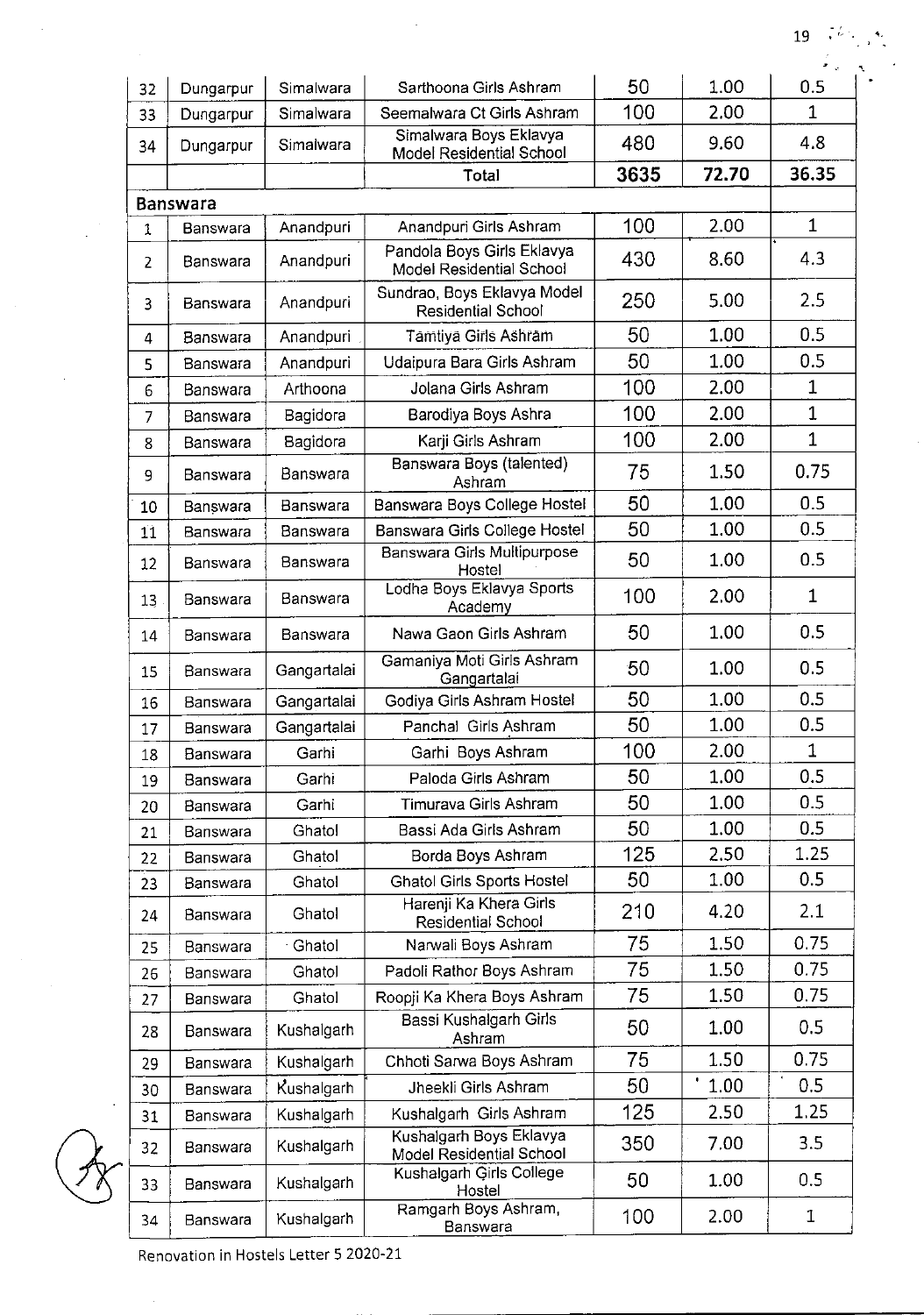| 35             | Banswara   | Sajjangarh   | Sajjangarh Girls Ashram                            | 75   | 1.50    | 0.75         |
|----------------|------------|--------------|----------------------------------------------------|------|---------|--------------|
| 36             | Banswara   | Talwara      | Talwara Boys Ashram                                | 75   | 1.50    | 0.75         |
| 37             | Banswara   | Talwara      | Talwara Girls Sports Hostel                        | 75   | 1.50    | 0.75         |
|                |            |              | Total                                              | 3590 | 71.80   | 35.9         |
|                | Pratapgarh |              |                                                    |      |         |              |
| $\mathbf{1}$   | Pratapgarh | Arnod        | Choopna Boys Ashram                                | 75   | 1.50    | 0.75         |
| $\overline{2}$ | Pratapgarh | Arnod        | Dalot Boys Ashram                                  | 75   | 1.50    | 0.75         |
| 3              | Pratapgarh | Arnod        | Nagdi Boys Ashram                                  | 80   | 1.60    | 0.8          |
| 4              | Pratapgarh | Arnod        | Salamgarh Boys Ashram                              | 75   | $-1.50$ | 0.75         |
| 5              | Pratapgarh | Arnod        | Sevna Girls Ashram                                 | 50   | 1.00    | 0.5          |
| 6              | Pratapgarh | Chhoti Sadri | <b>Bhat Kheri Girls Ashram</b>                     | 50   | 1.00    | 0.5          |
| 7              | Pratapgarh | Chhoti Sadri | 50<br>Dhola Pani Boys Ashram                       |      | 1.00    | 0.5          |
| 8              | Pratapgarh | Chhoti Sadri | Ganeshpura, Girls Ashram                           | 50   | 1.00    | 0.5          |
| 9              | Pratapgarh | Chhoti Sadri | Jalodiya Kelookheda, Girls<br>Ashram               | 50   | 1.00    | 0.5          |
| 10             | Pratapgarh | Chhoti Sadri | Karju Girls Ashram                                 | 50   | 1.00    | 0.5          |
| 11             | Pratapgarh | Chhoti Sadri | Peeli Khera, Girls Hostel                          | 50   | 1.00    | 0.5          |
| 12             | Pratapgarh | Peepalkhoont | Ghantali Girls Ashram                              | 50   | 1.00    | 0.5          |
| 13             | Pratapgarh | Peepalkhoont | Mota Dhamaniya Girls Ashram                        | 50   | 1.00    | 0.5          |
| 14             | Pratapgarh | Peepalkhoont | Rampuriya Girls Ashram                             | 50   | 1.00    | 0.5          |
| 15             | Pratapgarh | Peepalkhoont | Suhagpura Boys Ashram                              | 100  | 2.00    | $\mathbf 1$  |
| 16             | Pratapgarh | Pratapgarh   | Achalpur Girls Ashram                              | 50   | 1.00    | 0.5          |
| 17             | Pratapgarh | Pratapgarh   | Bori Boys Ashram                                   | 80   | 1.60    | 0.8          |
| 18             | Pratapgarh | Pratapgarh   | Dabra Girls Ashram                                 | 50   | 1.00    | 0.5          |
| 19             | Pratapgarh | Pratapgarh   | Devgarh Boys Ashram                                | 105  | 2.10    | 1.05         |
| 20             | Pratapgarh | Pratapgarh   | Gandher Boys Ashram                                | 50   | 1.00    | 0.5          |
| 21             | Pratapgarh | Pratapgarh   | Goverment St Boys College<br>Hostel Pratapgarh     | 50   | 1.00    | 0.5          |
| 22             | Pratapgarh | Pratapgarh   | 50<br>Jhansdi Girls Ashram<br>50                   |      | 1.00    | 0.5          |
| 23             | Pratapgarh | Pratapgarh   | Madhura Talab Girls Ashram                         |      | 1.00    | 0.5          |
| 24             | Pratapgarh | Pratapgarh   | Nakor Girls Ashram                                 | 50   | 1.00    | 0.5          |
| 25             | Pratapgarh | Pratapgarh   | Panmodi, Girls Ashram Hostel                       | 50   | 1.00    | 0.5          |
| 26             | Pratapgarh | Pratapgarh   | Pratapgarh Boys Residential<br>School              | 350  | 7.00    | 3.5          |
| 27             | Pratapgarh | Pratapgarh   | Pratapgarh Boys Sports<br>Academy                  | 75   | 1.50    | 0.75         |
| 28             | Pratapgarh | Pratapgarh   | Pratapgarh Girls College<br>Hostel                 | 50   | 1.00    | 0.5          |
| 29             | Pratapgarh | Pratapgarh   | Pratapgarh Girls Multipurpose<br>Ashram Hostel     | 100  | 2.00    | 1            |
| 30             | Pratapgarh | Pratapgarh   | Pratapgarh Girls Sports<br>Academy                 | 75   | 1.50    | 0.75         |
| 31             | Pratapgarh | Pratapgarh   | Teemarwa Girls Eklavya<br>Model Residential School | 480  | 9.60    | 4.8          |
| 32             | Pratapgarh | Pratapgarh   | Thada Boys Ashram                                  | 100  | 2.00    | $\mathbf{1}$ |
|                |            |              | Total                                              | 2720 | 54.40   | 27.2         |

 $\mathcal{A}^{(k)}$ 

 $\bar{\bar{z}}$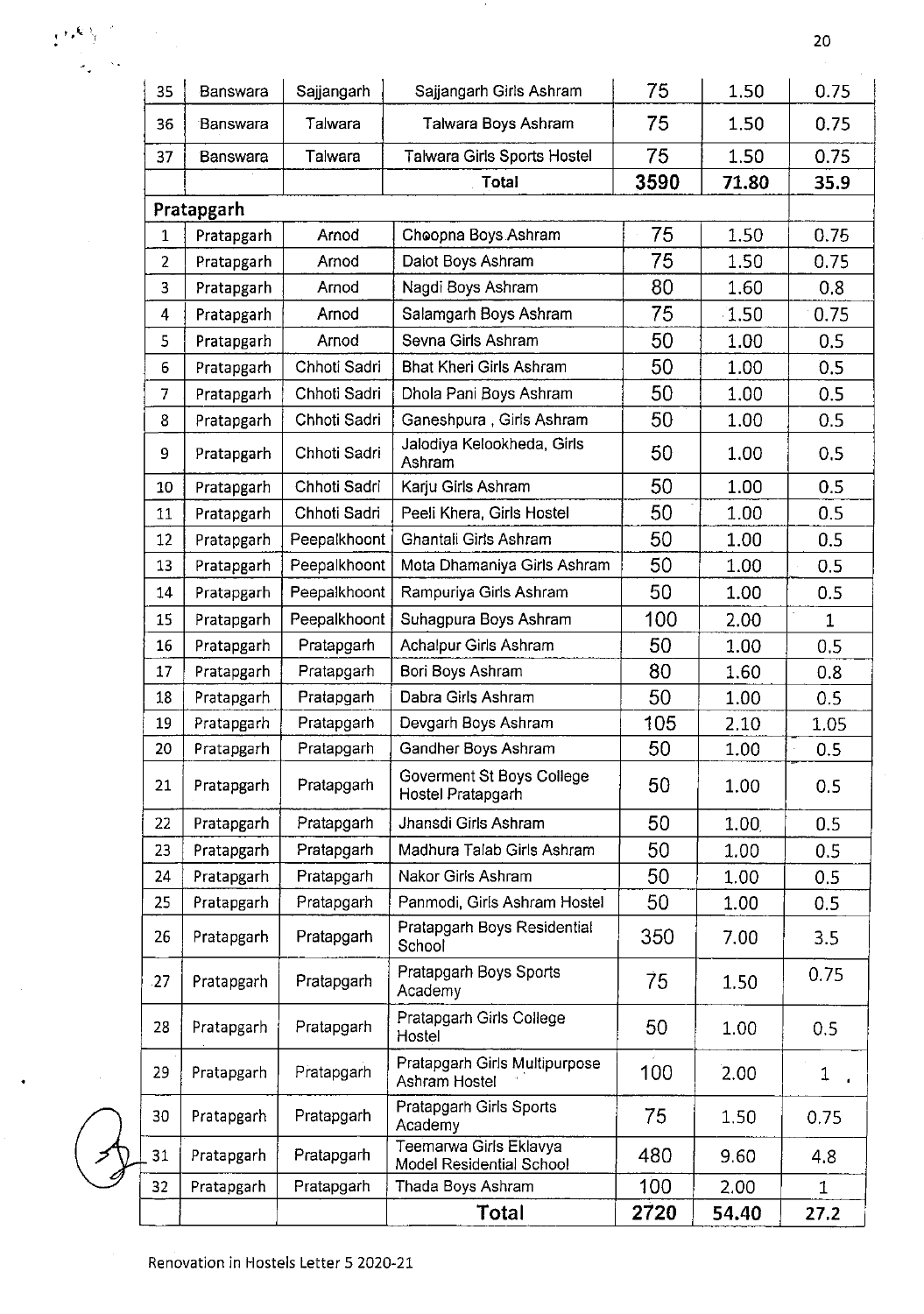| <b>Sirohi</b> |        |          |                                                            |      |       |                  |
|---------------|--------|----------|------------------------------------------------------------|------|-------|------------------|
| $\mathbf{1}$  | Sirohi | Abu Road | Abu Road Boys Eklavya Model<br>Residential School (danvav) | 480  | 9.60  | 4.8              |
| 2             | Sirohi | Abu Road | Girwar Boys Ashram Hostel                                  | 130  | 2.60  | 1.3              |
| 3             | Sirohi | Abu Road | Kivarali Boys Ashram Hostel                                | 50   | 1.00  | 0.5              |
| 4             | Sirohi | Abu Road | Manpur Girls Ashram Hostel                                 | 150  | 3.00  | 1.5              |
| 5.            | Sirohi | Abu Road | Meentaleti Boys Ashram Hostel                              | 80   | 1.60  | 0.8 <sup>1</sup> |
| 6             | Sirohi | Abu Road | Ore Boys Ashram Hostel                                     | 75   | 1.50  | 0.75             |
| 7             | Sirohi | Abu Road | Santpur Boys Ashram Hostel                                 | 100  | 2.00  | 1                |
| 8             | Sirohi | Abu Road | Santpur Boys Khel Hostel                                   | 50   | 1.00  | 0.5              |
| 9             | Sirohi | Abu Road | Santpur Girls Sport Academy                                | 75   | 1.50  | 0.75             |
| 10            | Sirohi | Abu Road | Siyawa Boys Asram Hostel                                   | 50   | 1.00  | 0.5              |
| 11            | Sirohi | Pindwara | Bhoola Girls Ashram Hostel                                 | 100  | 2.00  | $\mathbf{1}$     |
| 12            | Sirohi | Pindwara | Swaroopganj Boys Ashram<br>Hostel                          | 50   | 1.00  | 0.5              |
| 13            | Sirohi | Pindwara | Varli Girls Ashram Hostel                                  | 50   | 1.00  | 0.5              |
|               |        |          |                                                            | 1440 | 28.80 | 14.4             |

<u>जणि का जिल्लेतार विवरण निम्नानसार है–</u>

(Amount in lacs)

| S.No.          | <b>DISTRICT</b>             | No. of<br>Hostel | Amount for Colour<br>& Renovation | Transferable Amount<br>50% |
|----------------|-----------------------------|------------------|-----------------------------------|----------------------------|
|                | <b>UDAIPUR</b>              | 66               | 114.10                            | 57.05                      |
| 2              | <b>DUNGARPUR</b>            | 34               | 72.70                             | 36.35                      |
| 3              | <b>BANSWARA</b>             | 37               | 71.80                             | 35.90                      |
| 4              | <b>PRATAPGARH</b>           | 32               | 54.40                             | 27.20                      |
| $\overline{5}$ | <b>ABU ROAD</b><br>(SIROHI) | 13               | 28,80                             | 14.40                      |
|                | Total                       | 182              | 341.8                             | 170.90                     |

संविधान की धारा 275(1) मद अन्तर्गत वित्तीय वर्ष 2020–21 में जनजातीय कार्यमंत्रालय भारत सरकार के स्वीकृति क्रमांक F.NO.11015/02(20)/2020-Grants दिनांक 23.06.2020 (capital Grants)- राशि रूपये 1117.00 लाख छात्रावासों में पर्यावरण सुधार हेतु राज्य सरकार को प्राप्त हुए है। उक्त प्राप्त राशि में से उपरोक्त तालिका के कॉलम संख्या 2 में वर्णित जिलों के कॉलम संख्या 4 में वर्णित आवासीय विद्यालय एवं आश्रम छात्रावासों में कॉलम संख्या 7 में वर्णित राशि ईसीएस के माध्यम से संबंधित वार्डन को राशि हस्तांतरित करने की स्वीकृति जारी की जाती है।

शर्ते—

- 1. यदि कोई कार्य अन्य किसी स्त्रोत से पूर्व में स्वीकृत हो गया हो तो अविलम्ब सूचित करें। यदि दोहरा व्यय होता है तौ इसकी जिम्मेदारी संबंधित वार्डन की रहेगी।
- 2. राजस्थान लोक उपापन मे पारदर्शिता अधिनियम 2012, संशोधन 2013 एवं सामान्य लेखा व वित्तीय नियमो की पालना सुनिश्चित की जावे।
- 3. प्रस्तावित कार्य का वास्तविक तकमीना बनाया जावे एवं तकमीने के प्रत्येक आईटम पर बी.एस.आर. का विवरण (बी.एस.आर. का विभाग, वर्ष एवं आईटम क्रमांक) अंकित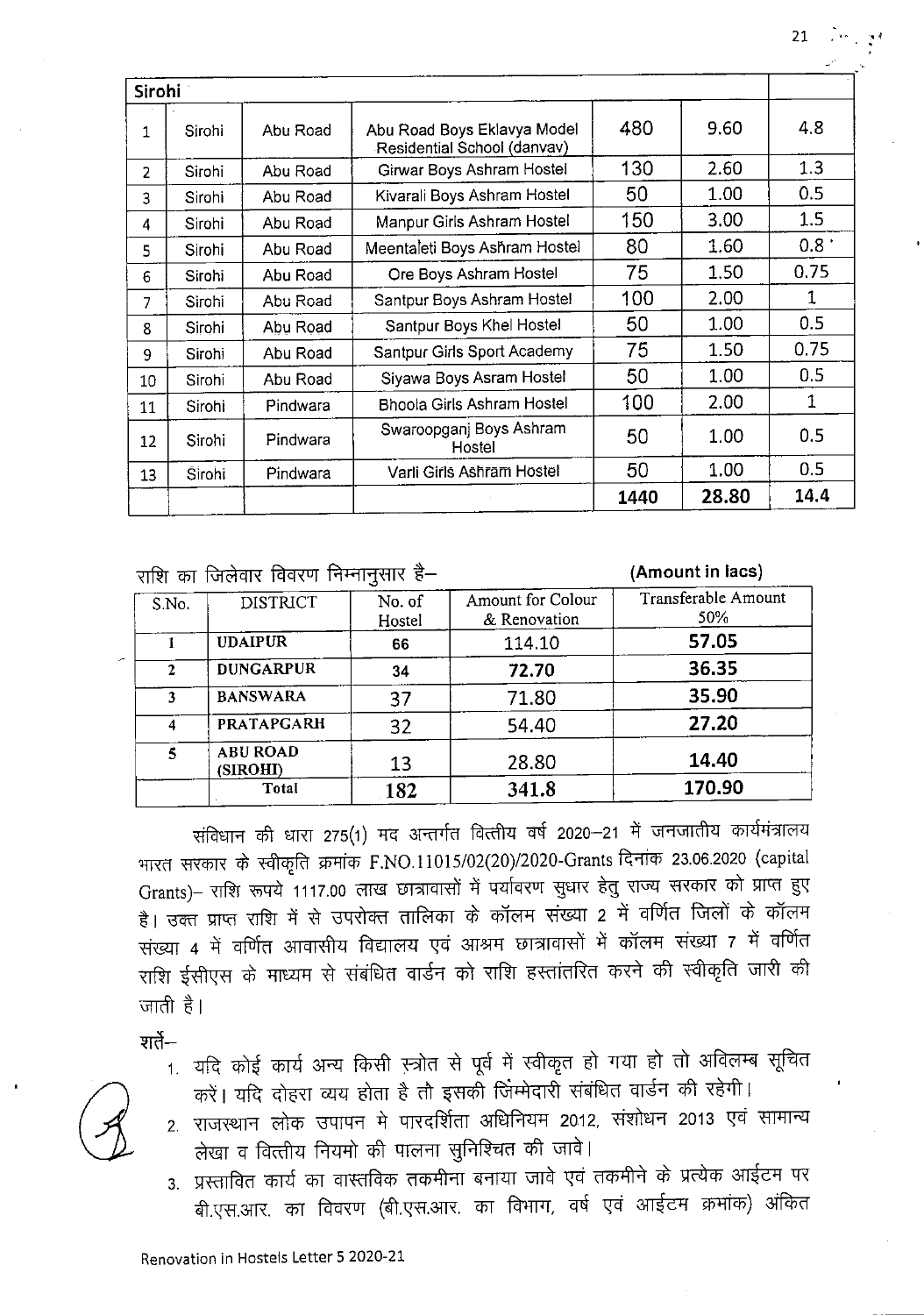करावे। स्वीकृत कार्य की geo-tagging कर तकमीने में कार्य स्थल का longitude & latitude अंकित की जावे।

4. यदि किसी आश्रम छात्रावास में पूर्व में रेन वाटर हार्वेस्टिंग सिस्टम (कूंओ का रिचार्ज करने हेतु) का निर्माण किया जा चुका है उसे तकनीकी स्वीकृति में शामिल नही करे।

- 5. हस्तांतरित राशि के उपयोगिता प्रमाण--पत्र प्राप्त होने पर द्वितीय किश्त की राशि हस्तांतरित की जायेगी।
- 6. उक्त व्यय की पंजिका संधारण करना होगा जिसे निरीक्षण के दौरान उपलब्ध कराया जाना आवश्यक होगा। व्यय राशि की वर्ष के अन्त में राशि उपयोगिता प्रमाण पत्र प्रेषित किया जाना अनिवार्य होगा। अन्यथा राशि वसूली योग्य होगी।

क्र.एफ 5/अभि. / सीटीएडी / रंगरोगन / 2020-21 / 8411-580 प्रतिलिपि $:=$ 

- 1. निजी सचिव, माननीय राज्य मंत्री महोदय, जनजाति क्षेत्रीय विकास विभाग, राज. जयपुर।
- 2. निजी सचिव, प्रमुख शासन सचिव, जनजाति क्षेत्रीय विकास विभाग, राज. जयपुर।
- 3. जिला कलक्टर, उदयपुर/प्रतापगढ/बांसवाडा/डूंगरपुर/सिरोही।
- 4. वित्तीय सलाहकार, कार्यालय हाजा को भेज कर लेख है कि संविधान की धारा 275(1) मद अन्तर्गत वित्तीय वर्ष 2020-21 में स्वीकृति क्रमांक F.NO.11015/02(20)/2020-Grants दिनांक 23.06.2020 (capital Grants) राशि रूपये 1117.00 लाख छात्रावासों में पर्यावरण सुधार हेतु राज्य सरकार को प्राप्त हुए है। भारत सरकार की उक्त स्वीकृति से प्राप्त राशि में से स्वीकृति मे वर्णित तालिका के कॉलम संख्या 2 में वर्णित जिलों के कॉलम संख्या 4 में वर्णित आवासीय विद्यालय एवं आश्रम छात्रावासों के अधीक्षको को में कॉलम संख्या 7 में वर्णित राशि ईसीएस के माध्यम से संबंधित वार्डन को राशि रूपये 170.90 लाख हस्तांतरित करावे।
- ्र निदेशक मोनेटरिंग / <u>कम्प्यु</u>टर शाखा, कार्यालय हाजा।
- 6. उपनिदेशक, शिक्षा कार्यालय हाजा को भेजकर लेख है कि गुणवत्ता पूर्वक कार्य संपादित कराने हेतू संबंधित अधीक्षको को निर्देशित करावे।
- को भेज कर लेख है कि उक्त कार्यो की गुणवत्ता पूर्वक कराने की संपूर्ण जिम्मेदारी आपकी रहेगी।
- 8. गार्ड पत्रावली।

अतिरिक्त आयुक्त जनजाति क्षेत्रीय विकास विभाग उदयपुर

(जितेन्द्र क्**रेमार्** 

आयुक्त

म्ध्याय)।.a.s

दिनांक : **०५ /०३/ थू**